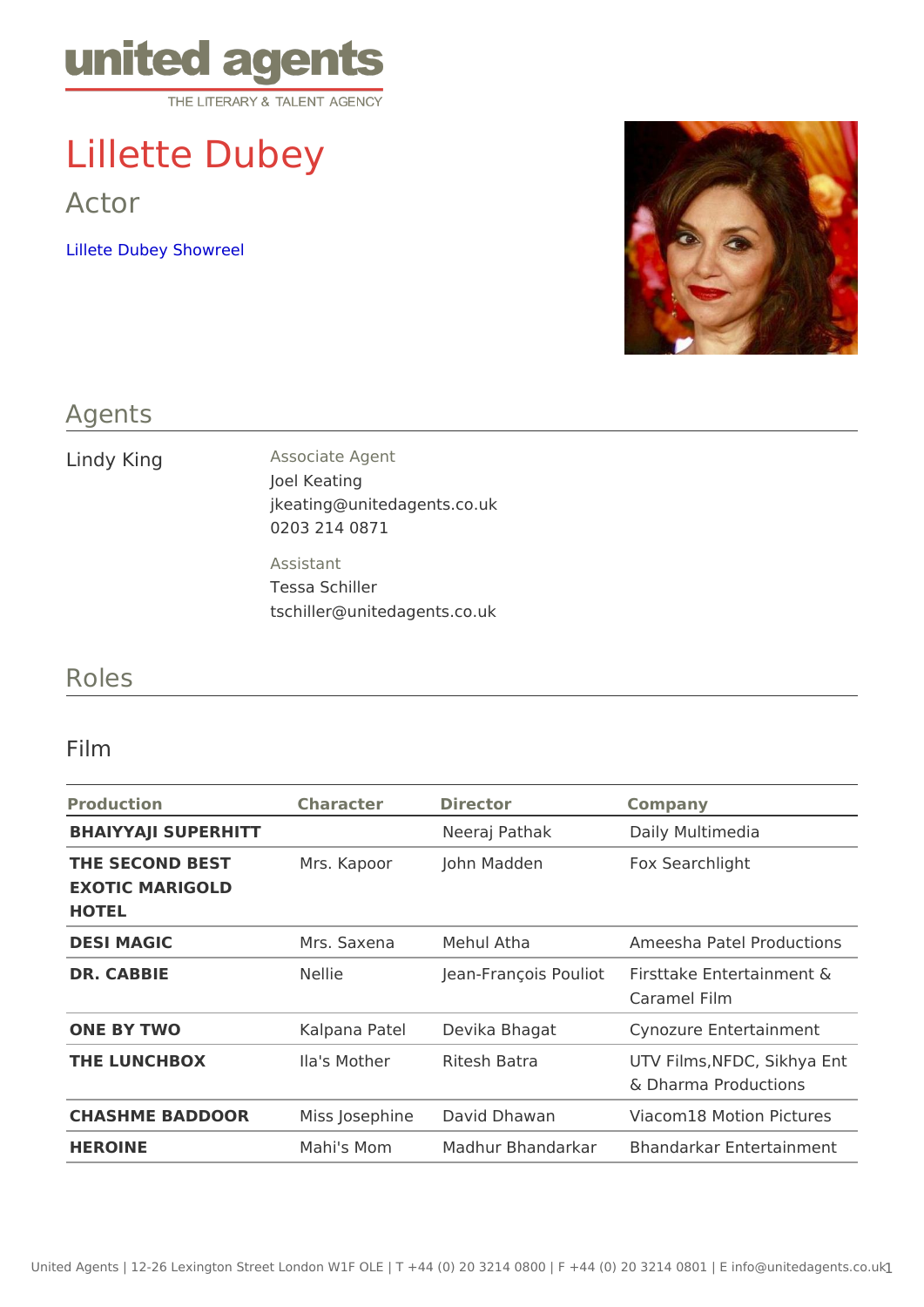| <b>Production</b>                                 | <b>Character</b>        | <b>Director</b>                 | <b>Company</b>                                     |
|---------------------------------------------------|-------------------------|---------------------------------|----------------------------------------------------|
| <b>SHOBHNA'S SEVEN</b><br><b>NIGHTS</b>           | Malishka                | Sudipto<br>Chattopadhyay        |                                                    |
| <b>DELHI IN A DAY</b>                             | Kalpana                 | <b>Prashant Nair</b>            | <b>Nomad Productions</b>                           |
| THE BEST EXOTIC<br><b>MARIGOLD HOTEL</b>          | Mrs. Kapoor             | John Madden                     | Fox Searchlight                                    |
| <b>NA JAANE KABSE</b>                             | Monika                  | Pammi Somal                     | <b>Creative Steps Productions</b>                  |
| <b>ALWAYS KABHI KABHI</b>                         | Ms. Das                 | Roshan Abbas                    | <b>Eros Entertainment</b>                          |
| <b>BREAK KE BAAD</b>                              | Pammi J. Gulati         | Danish Aslam                    | Kunal Kohli Productions                            |
| <b>I AM 24</b>                                    |                         | Saurabh Shukla                  | <b>Planman Motion Pictures</b>                     |
| <b>HOUSEFULL</b>                                  | Zuleka Bano             | Sajid Khan                      | Eros International                                 |
| <b>PANKH</b>                                      | Mary D'Cunha            | Sudipto<br>Chattopadhyay        | Eros International & White<br><b>Feather Films</b> |
| <b>FUN IN THE ARMY</b>                            |                         | Murali Nagavally                | Rising Star Entertainment                          |
| <b>BOLLYWOOD BEATS</b>                            | Jyoti                   | Mehul Shah                      | Kinetik Films                                      |
| <b>HARI PUTTAR: A</b><br><b>COMEDY OF TERRORS</b> | Santosh 'Toshi'         | Rajesh Bajaj & Lucky<br>Kohli   | <b>Dream Town Productions</b>                      |
| <b>SAAS BAHU AUR SENSEX</b>                       | Anita B.<br>Jethmalani  | Shona Urvashi                   | <b>PLA Entertainment</b>                           |
| <b>PHOONK</b>                                     |                         | Dr. Seema Walke Ram Gopal Varma | Ace Movie Company                                  |
| <b>MY NAME IS ANTHONY</b><br><b>GONSALVES</b>     | <b>Bharucha</b>         | <b>Eeshwar Nivas</b>            | E. Niwas Productions                               |
| <b>AAP KI KHATIR</b>                              | Betty A. Khanna         | Dharmesh Darshan                | <b>Venus Productions</b>                           |
| <b>CORPORATE</b>                                  | Devyani Bakshi          | Madhur Bhandarkar               | Sahara One Motion Pictures                         |
| <b>FANAA</b>                                      | Helen                   | Kunal Kohli                     | Yash Raj Films                                     |
| <b>DOSTI: FRIENDS</b><br><b>FOREVER</b>           | Kiran Thapar            | Suneel Darshan                  | Shree Krishna International                        |
| MY BROTHER NIKHIL                                 | Anita Rosario<br>Kapoor | Onir                            | <b>Four Front Films</b>                            |
| <b>MAIN AISA HI HOON</b>                          | Ritu                    | Harry Baweja                    | Baweja Movies                                      |
| <b>MORNING RAGA</b>                               | Mrs. Kapoor             | Mahesh Dattani                  | <b>Bollywood Hollywood</b><br>Production           |
| <b>BOW BARRACKS</b><br><b>FOREVER</b>             | Emily Lobo              | Anjan Dutt                      | <b>Pritish Nandy Productions</b>                   |
| <b>SAU JHOOTH EK SACH</b>                         | Moushami<br>Pradhan     | Bappaditya Roy                  | Think 16                                           |
| <b>VANITY FAIR</b>                                | Ms. Green               | Mira Nair                       | <b>Focus Features</b>                              |
| <b>LAKSHYA</b>                                    | Mrs. Dutta              | Farhan Akhtar                   | <b>Excel Entertainment</b>                         |
| <b>BAGHBAN</b>                                    | Shanti Patel            | Ravi Chopra                     | <b>B.R. Films</b>                                  |